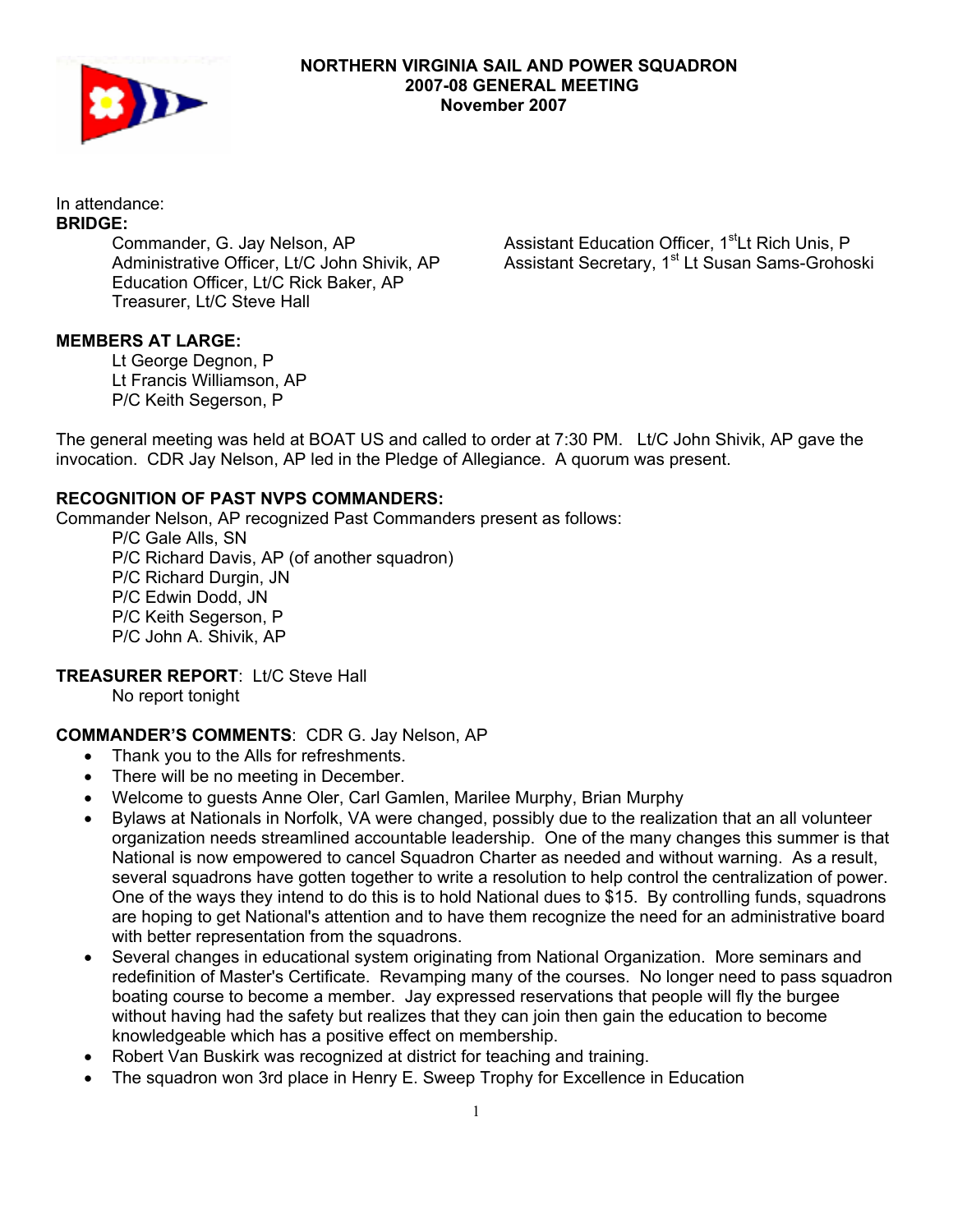- Proficiency certificates, Steve Shupack, Tom Ballew, Bob Cox, Joe Jarocki, Lewis Miller,
- "Commanders Award" for educating the largest number of advanced students than any other squadron
- NOAH Maritime Users Committee: attended by Jay and John for past 3-4 years. Predicting sea surges and weather. Handed out stickers with phone numbers to call them to alert when their weather predictions are not accurate to the actual weather and sea heights of your current location. It helps NOAH to correct their modules which monitor the weather.

**MEMBERSHIP:** Membership Chair, Martha Jane Dodd, AP

No new members tonight

### **REPORT OF OFFICERS:**

Administrative Officer, Lt/C John Shivik, P:

Delightfully decked out in Santa hat, John announced the December 8 Squadron Social and handed out flyers for those not yet having a reservation. He takes both checks and cash. Sign up now.

Treasurer, Lt/C Steve Hall:

• No Treasurers Report tonight

### **COMMITTEE REPORTS:**

Flower Power, P/C Richard Durgin, JN

• About \$25000 in account. Opportunity tonight only to increase the amount. December issue of Tars and Terns, may put in 3 lines with your name and donation of choosing for enclosure as a greeting. Pay with check or cash.

**GUEST SPEAKER:** P/C Gale Alls, SN introduced our guest speaker for the evening: Samuel Barr, longtime member of NVSPS.

## **PRESENTATION:**

Mr. Barr gave a re-presentation first given to the squadron 5 years ago about how the sinking of the Titanic changed the navigation rules and vessel structure integrity still recognized and analyzed today. His well researched, interesting and informative presentation complete with numerous slides presented both the history and the analysis of the historic event. He pointed out how arrogance, ignorance and fear combined to cause this tragedy. .

NVSPS member, Cathy Sheffield's grandmother escaped the sinking Titanic on Angle Hard D, a nonregulation collapsible life boat pointed out by Mr. Barr. It was the last life boat to leave the Titanic.

The primary changes to navigation laws were that the number of lifeboats is now based on the number of passengers not the size of the ship, ships may no longer steam at maximum speed when conditions indicate otherwise, tracking of ice burgs has begun and communications concerning safety are given priority to all others.

The most historically authentic movie is *A Night to Remember*. Mr. Barr recommends it to those wishing to view an accurate depiction of the event.

The meeting adjourned at 9:08 PM

Respectfully Submitted, *Lt. Susan Sams-Grohoski*